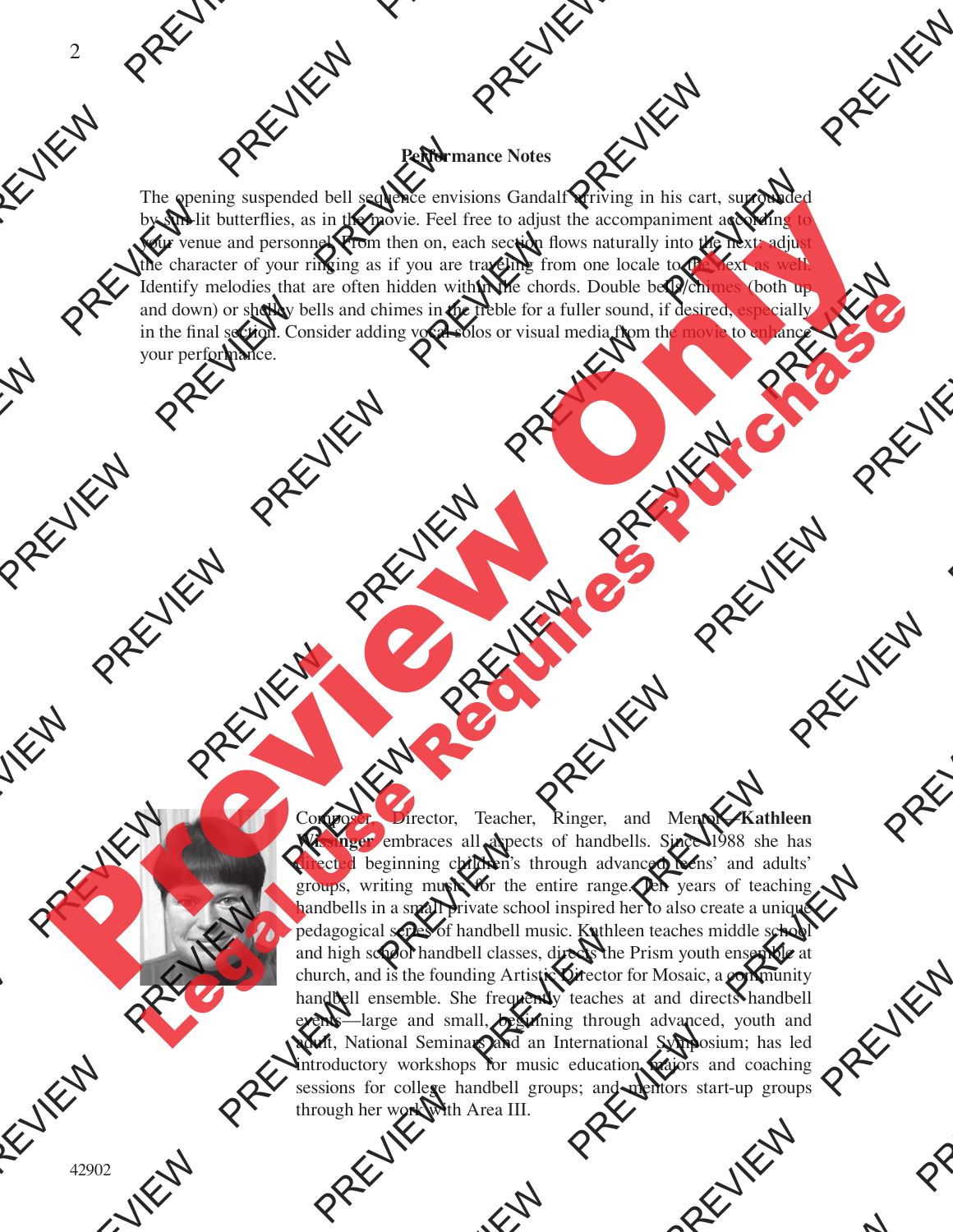## **Themes from The Lord of the Rings featuring** *The Lord of the Rings: The Fellowship of the Ring* **and** *The Lord of the Rings: The Return of the King*

for 3–7 octaves of Handbells with optional 3–5 octaves of Handchimes

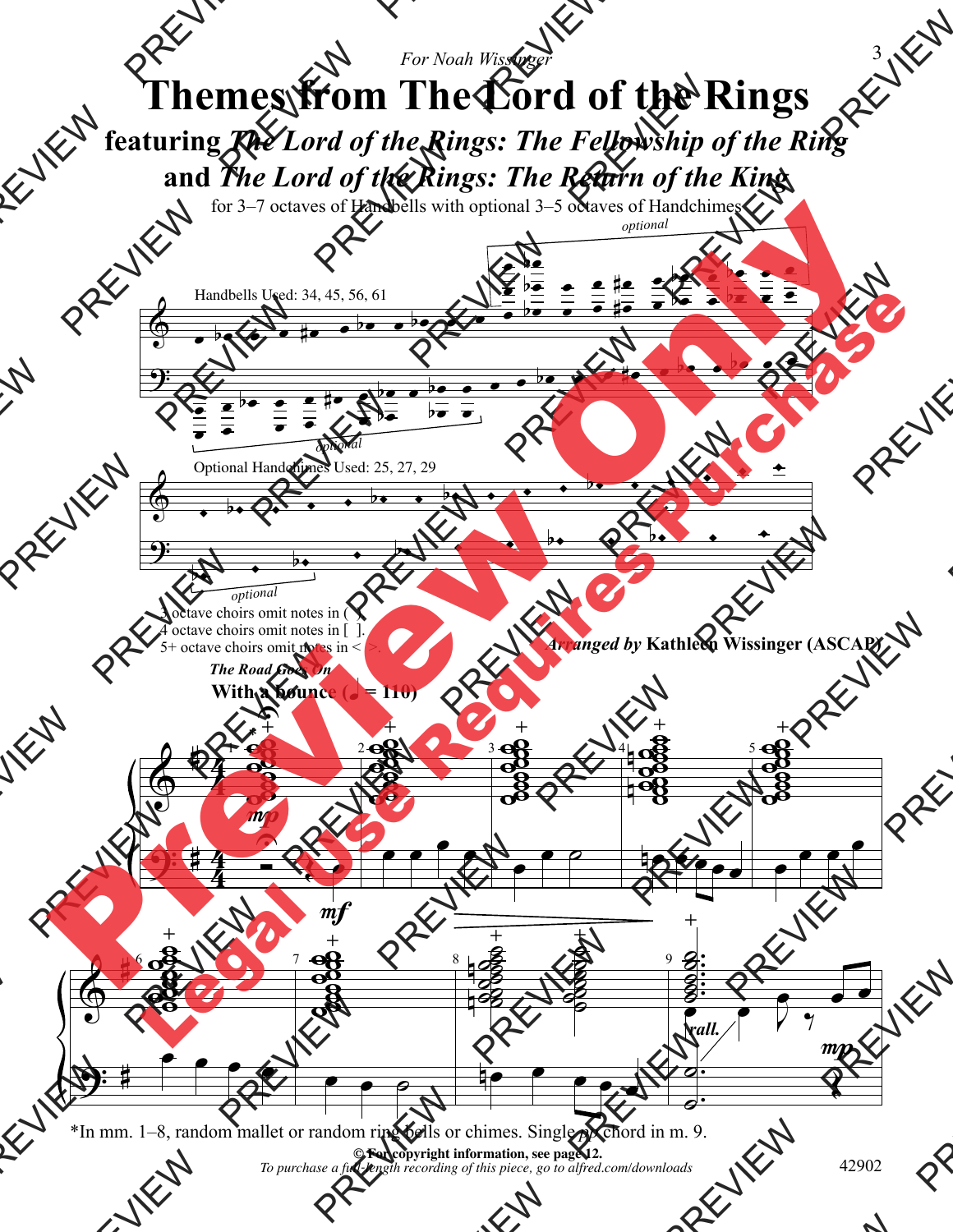





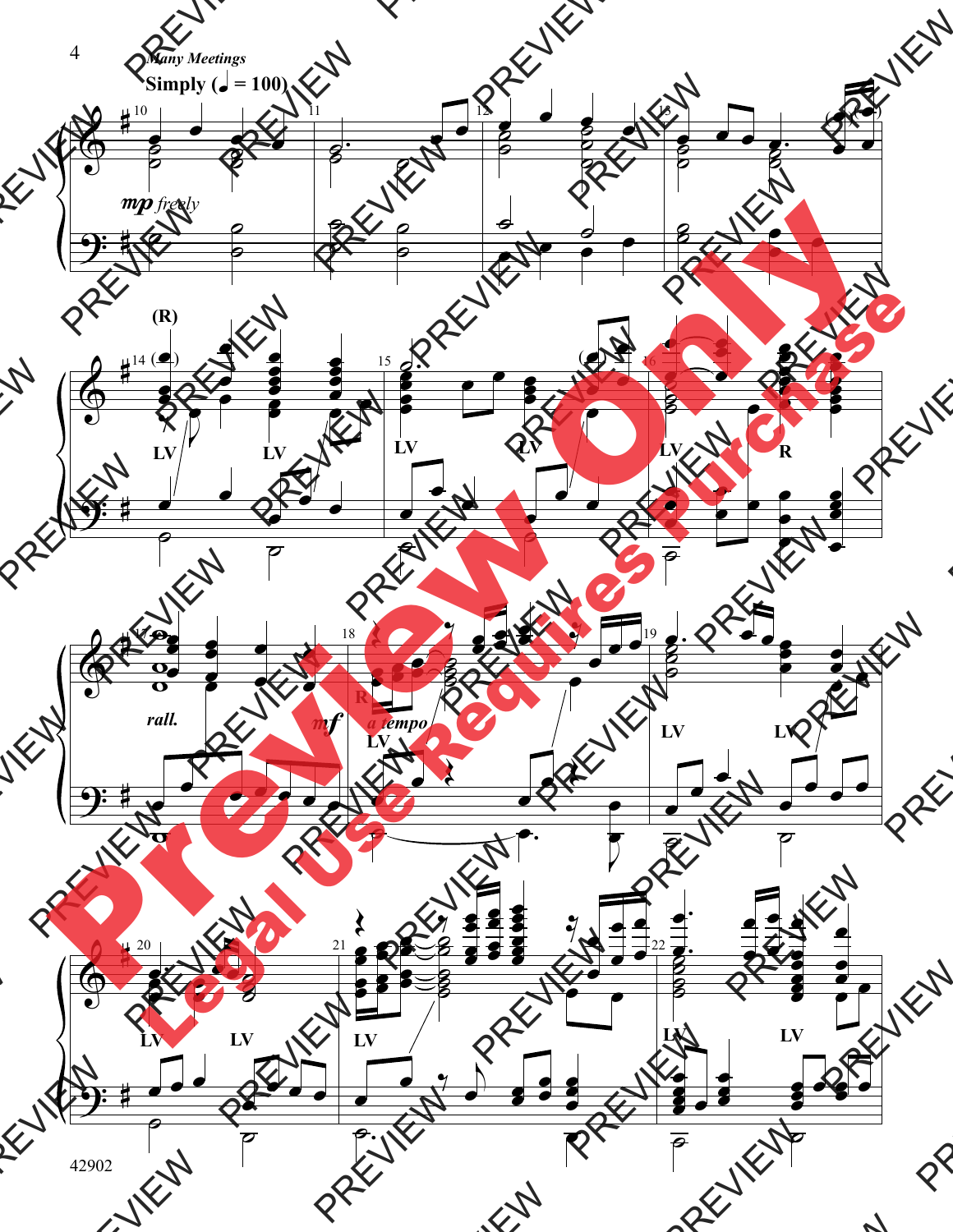

42902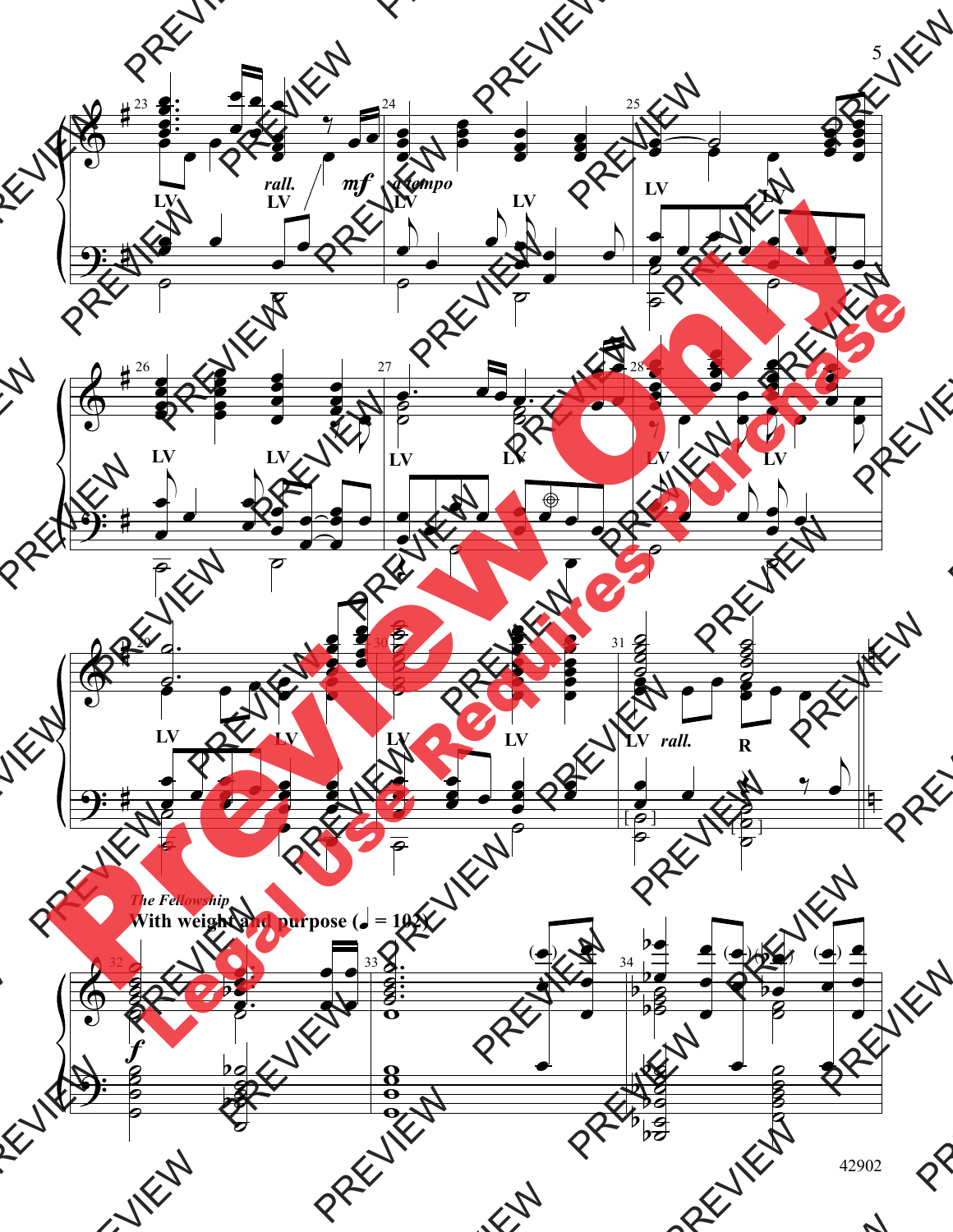

 $\overline{\mathbf{C}}$ 

 $\hat{\bullet}$ 

 $\hat{e}$  effects

œ œ

œ

e<br>T  $\ddot{\phantom{0}}$ 

œ **R**

 $\overline{y}$ 

 $\Rightarrow$ œ

œ

 $\overline{\bullet}$  $\frac{1}{1}$ 

 $\Box$  $\frac{1}{1}$   $\triangledown$ 

e<br>C

ē<br>I

**R**

 $\rightarrow$ œ

 $\frac{1}{\epsilon}$  $\frac{1}{1}$ 

 $\boldsymbol{m}$ 

 $\ddagger$ 

 $\pm$ 

œ

œ

 $\boldsymbol{f}$ 

 $\frac{}{\bullet}$  $\frac{1}{1}$   $\overline{\mathcal{N}}$ 

 $\mathbf{e}$ 

<u>):</u>

#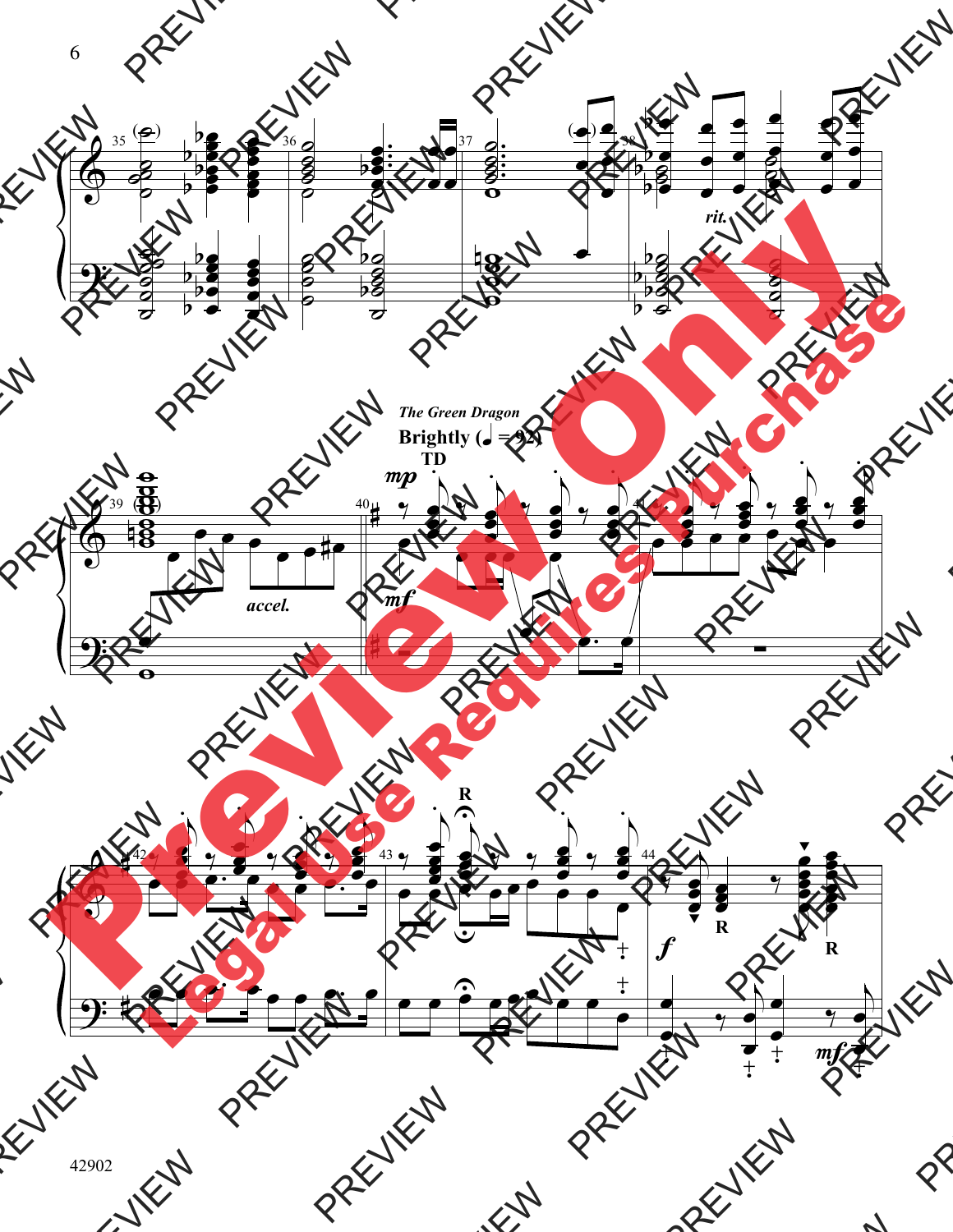5+ octave choirs may double top note *8va.*

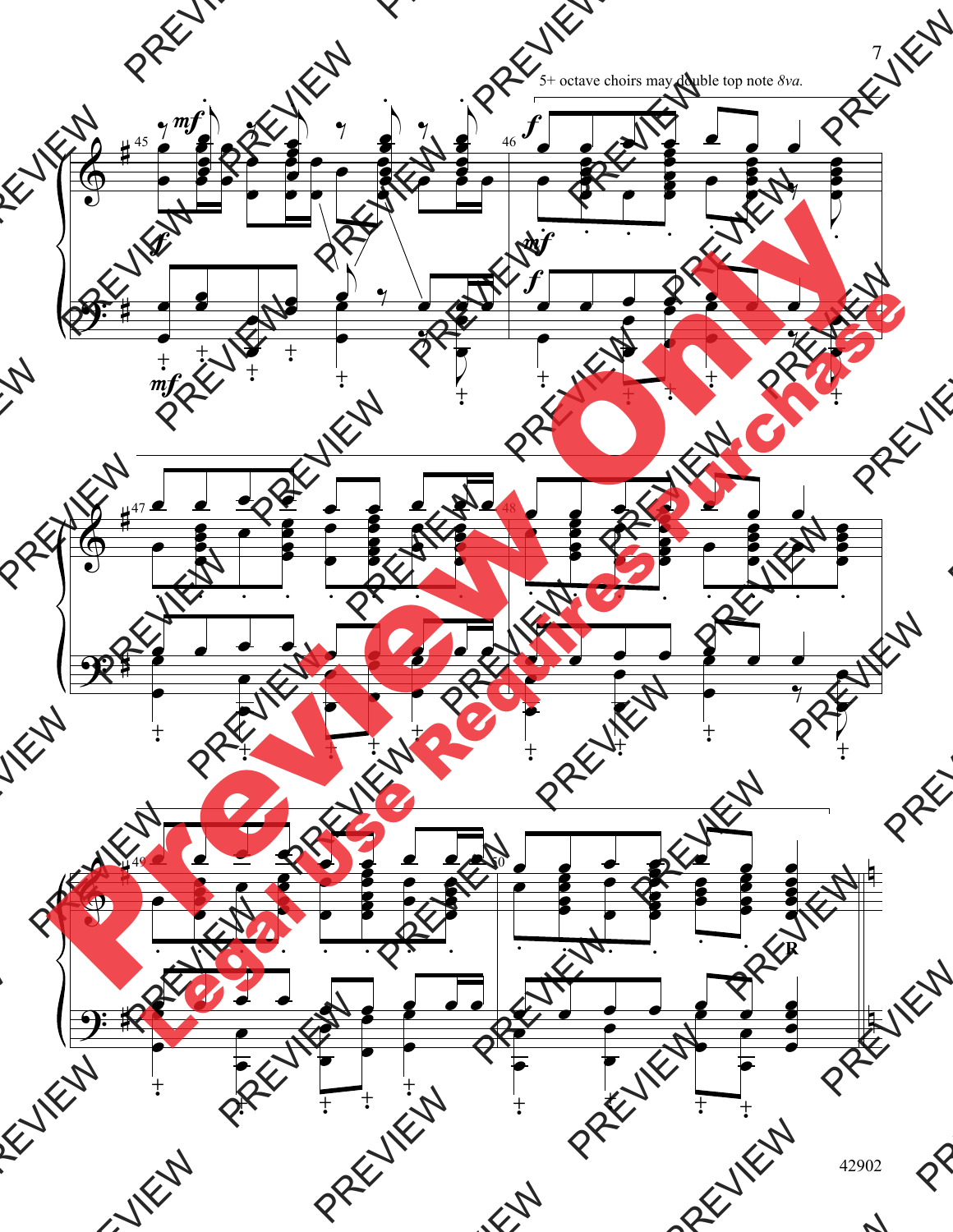

\*6 and 7 octave choirs may double bottom note 8vb.through m. 70. 42902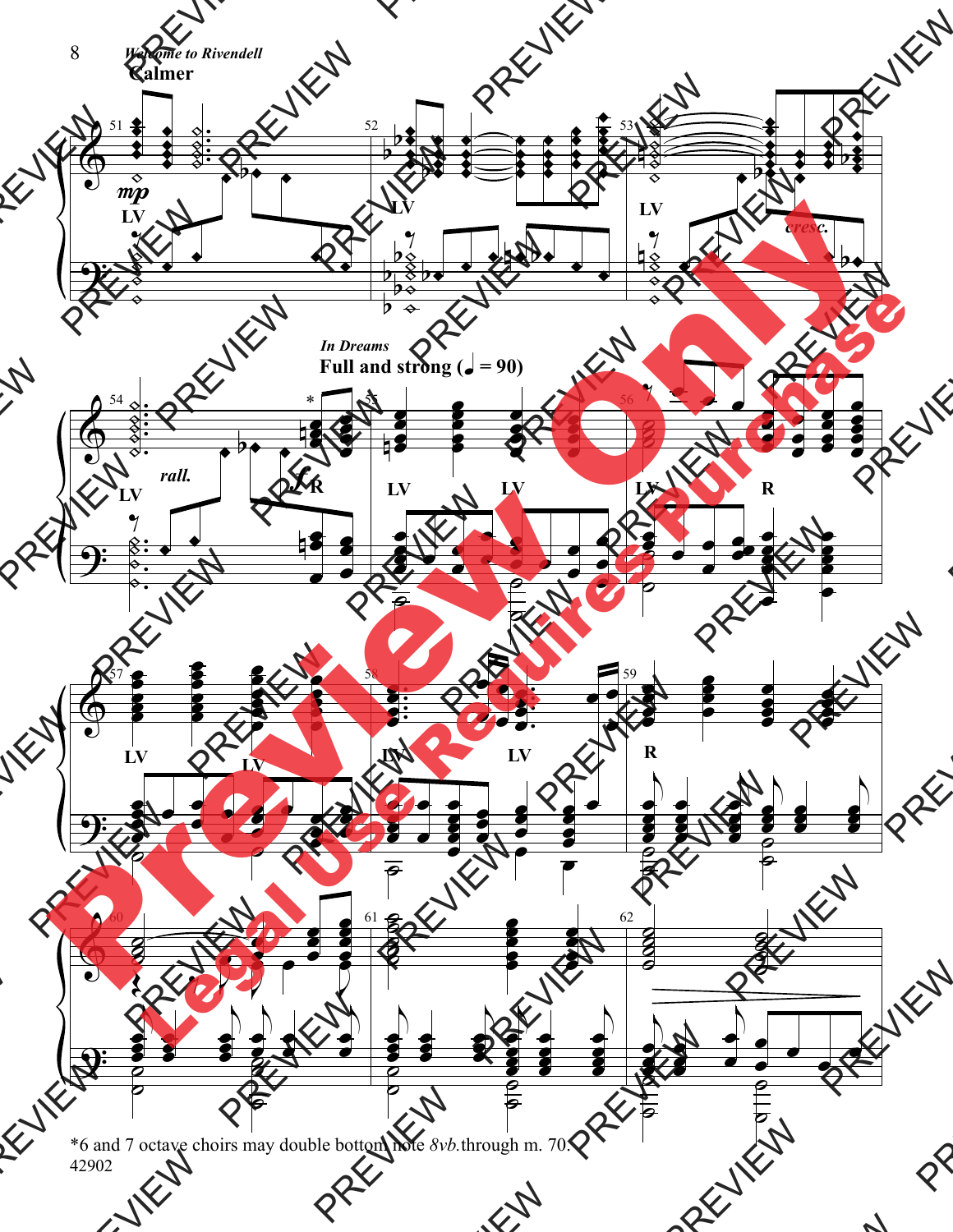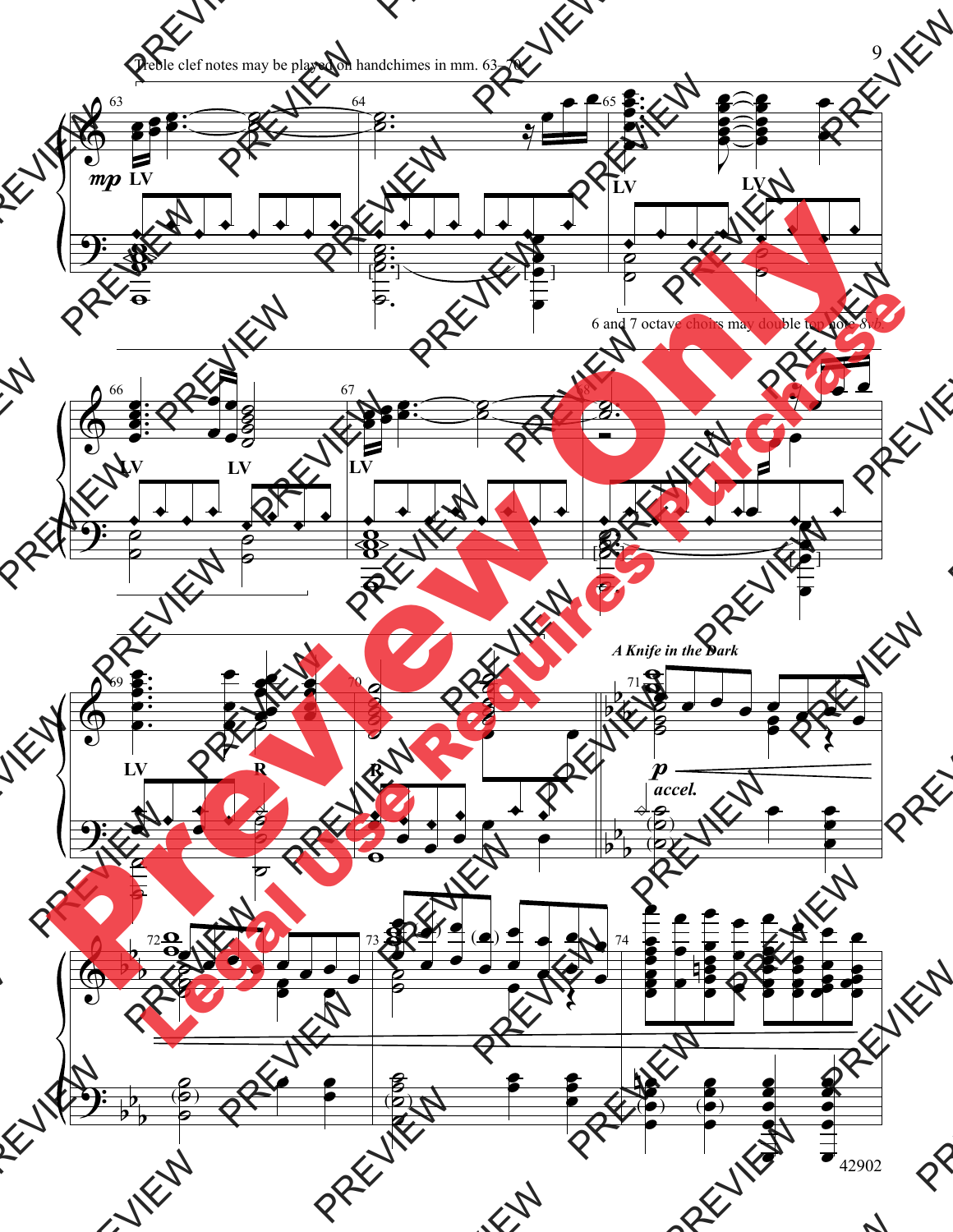

<sup>\*</sup>On repeat 5+ octave choirs may double stems-up notes *8va* until the end, and 3 octave choirs may double stems-up notes on handchimes.

\*\*Stems-down treble clef chords and all bass clef chords may be doubled on chimes, rung on beats 1 and 3. 6 and 7 octave choirs may double stems-down bass chords *8vb.*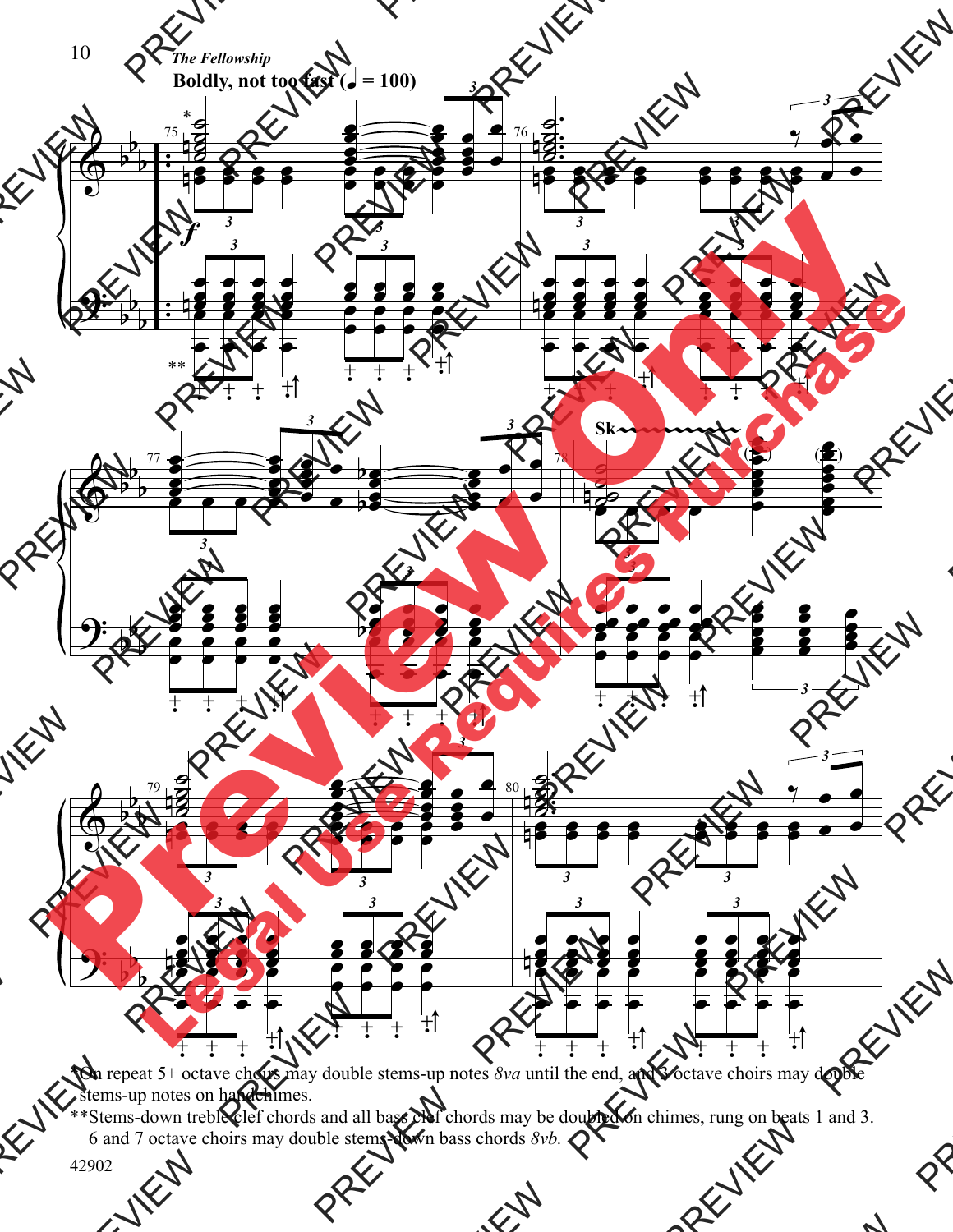

42902